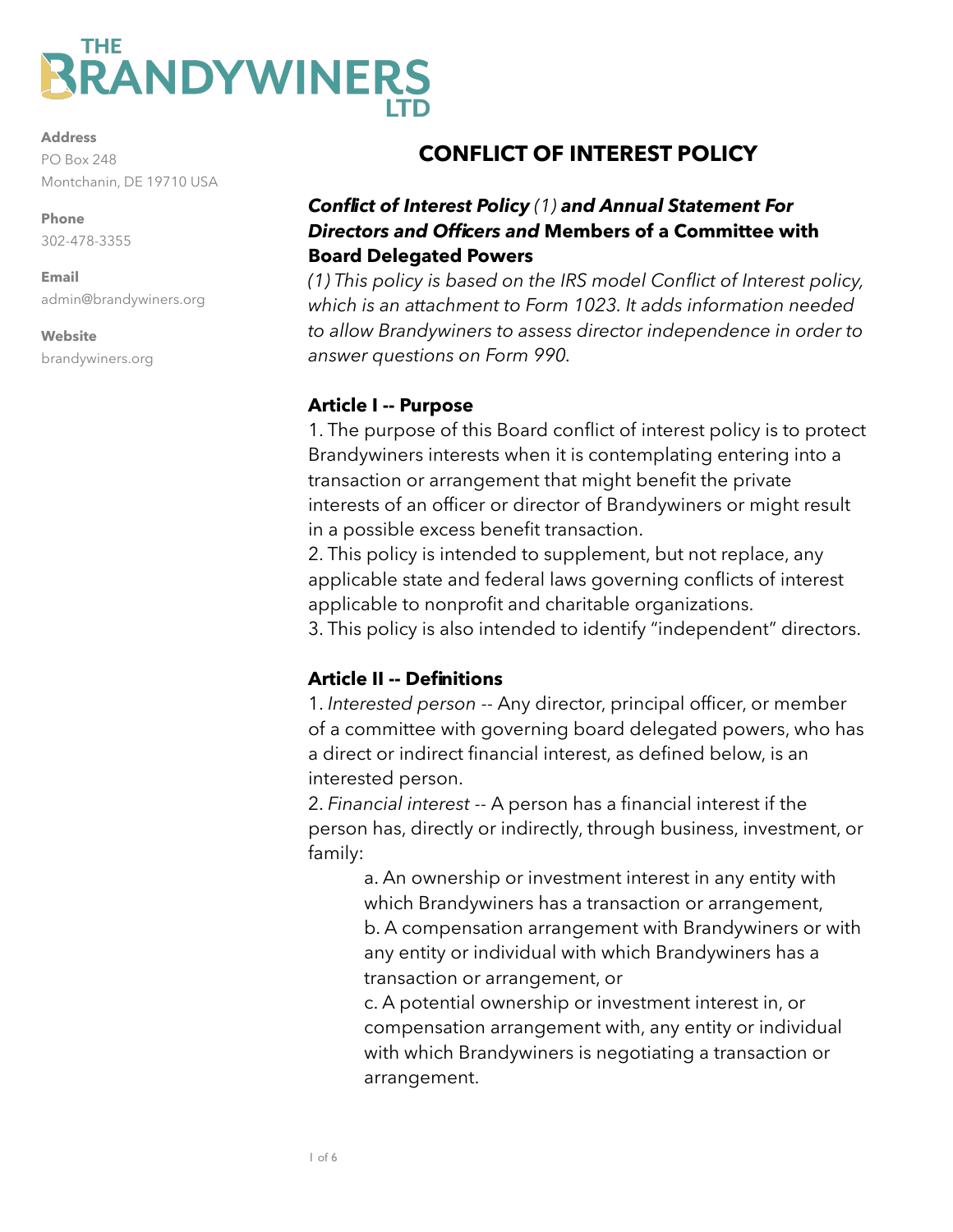

 d. does not have an immediate family member who is an executive officer or employee of Brandywiners or who holds a position that has a significant financial relationship with Brandywiners.

#### **Article III -- Procedures**

1. *Duty to Disclose* -- In connection with any actual or possible conflict of interest, an interested person must disclose the existence of the financial interest and be given the opportunity to disclose all material facts to the Board or Executive Committee. 2. *Recusal of Self* – Any director may recuse himself or herself at any time from involvement in any decision or discussion in which the director believes he or she has or may have a conflict of interest, without going through the process for determining whether a conflict of interest exists.

3. *Determining Whether a Conflict of Interest Exists* -- After disclosure of the financial interest and all material facts, and after any discussion with the interested person, he/she shall leave the Board or Executive Committee meeting while the determination of a conflict of interest is discussed and voted upon. The remaining Board or Executive Committee members shall decide if a conflict of interest exists.

4. *Procedures for Addressing the Conflict of Interest:* 

a. An interested person may make a presentation at the Board or Executive Committee meeting, but after the presentation, he/she shall leave the meeting during the discussion of, and the vote on, the transaction or arrangement involving the possible conflict of interest. b. The President of the Board or Executive Committee shall, if appropriate, appoint a disinterested person or committee to investigate alternatives to the proposed transaction or arrangement.

 c. After exercising due diligence, the Board or Executive Committee shall determine whether Brandywiners can obtain with reasonable efforts a more advantageous transaction or arrangement from a person or entity that would not give rise to a conflict of interest.

 d. If a more advantageous transaction or arrangement is not reasonably possible under circumstances not producing a conflict of interest, the Board or Executive Committee shall determine by a majority vote of the disinterested directors whether the transaction or arrangement is in Brandywiners best interest, for its own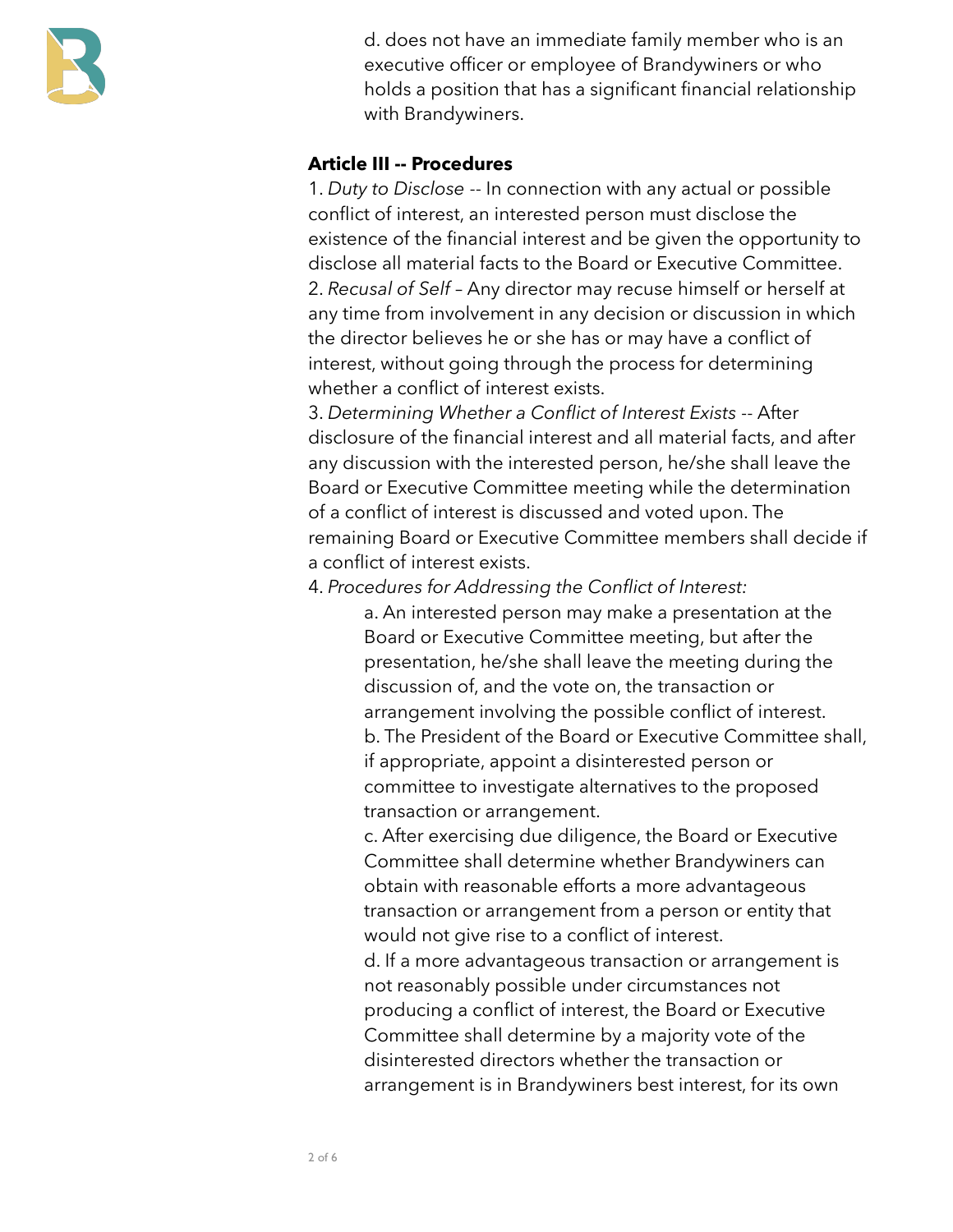

 benefit, and whether it is fair and reasonable. In conformity with the above determination, it shall make its decision as to whether to enter into the transaction or arrangement.

5. *Violations of the Conflicts of Interest Policy:* 

a. If the Board or Executive Committee has reasonable cause to believe a member has failed to disclose actual or possible conflicts of interest, it shall inform the member of the basis for such belief and afford the member an opportunity to explain the alleged failure to disclose. b. If, after hearing the member's response and after making further investigation as warranted by the circumstances, the Board or Executive Committee determines the member has failed to disclose an actual or possible conflict of interest, it shall take appropriate disciplinary and corrective action.

#### **Article IV – Records of Proceedings**

The minutes of the Board and all committees with board delegated powers shall contain:

> a. The names of the persons who disclosed or otherwise were found to have a financial interest in connection with an actual or possible conflict of interest, the nature of the financial interest, any action taken to determine whether a conflict of interest was present, and the Board's or Executive Committee's decision as to whether a conflict of interest in fact existed.

 b. The names of the persons who were present for discussion and votes relating to the transaction or arrangement, the content of the discussion, including any alternatives to the proposed transaction or arrangement, and a record of any votes taken in connection with the proceedings.

## **Article V – Compensation**

 a. A voting member of the Board who receives compensation, directly or indirectly, from Brandywiners for services is precluded from voting on matters pertaining to that member's compensation.

 b. A voting member of any committee whose jurisdiction includes compensation matters and who receives compensation, directly or indirectly, from Brandywiners for services is precluded from voting on matters pertaining to that member's compensation.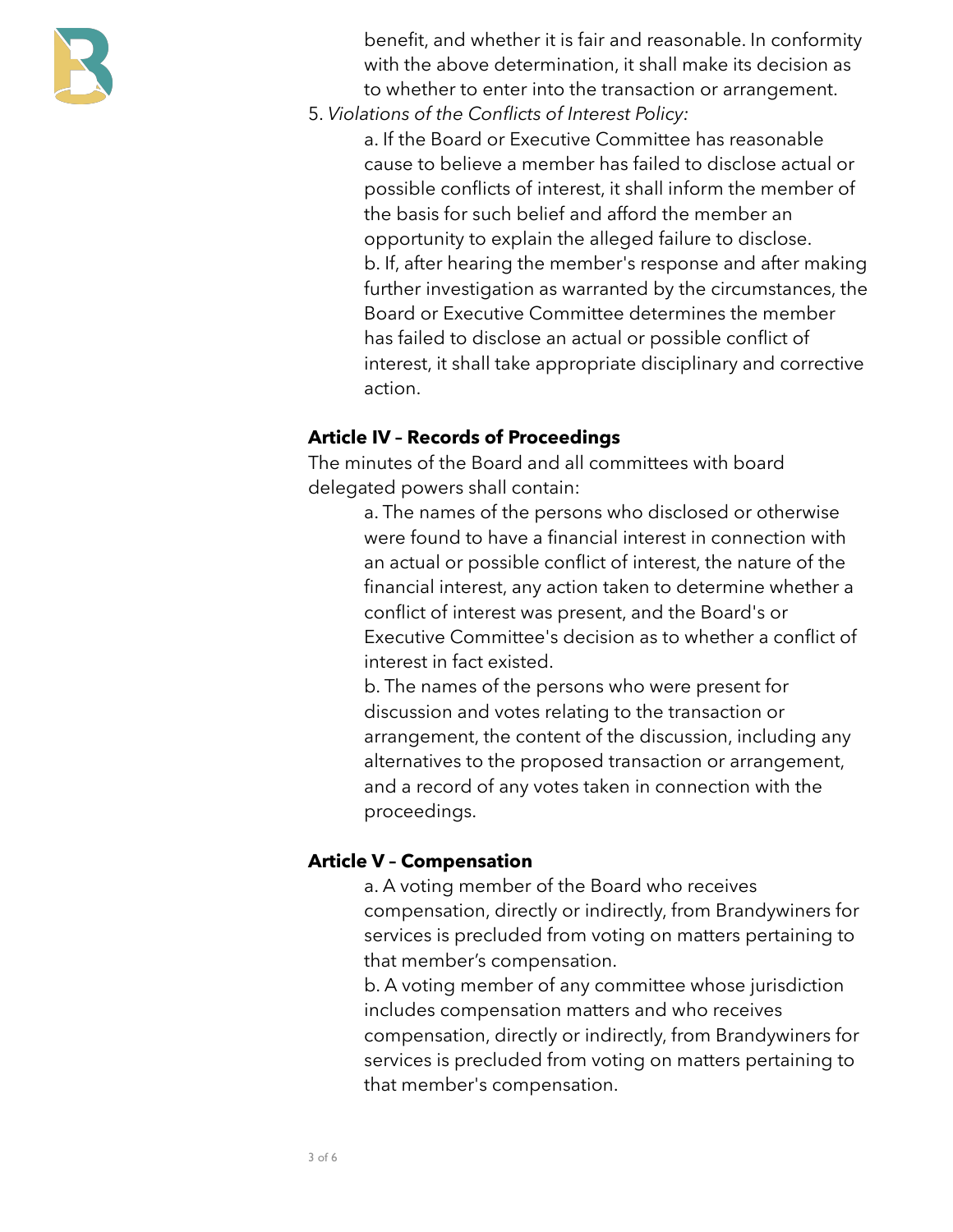

 c. No voting member of the Board or any committee whose jurisdiction includes compensation matters and who receives compensation, directly or indirectly, from Brandywiners, either individually or collectively, is prohibited from providing information to any committee regarding compensation.

### **Article VI – Annual Statements**

1. Each director, principal officer and member of a committee with Board delegated powers shall annually sign a statement which affirms such person:

- a. Has received a copy of the conflict of interest policy,
- b. Has read and understands the policy,
- c. Has agreed to comply with the policy, and

 d. Understands Brandywiners is charitable and in order to maintain its federal tax exemption it must engage primarily in activities which accomplish one or more of its tax exempt purposes.

2. Each voting member of the Board shall annually sign a statement which declares whether such person is an independent director.

3. If at any time during the year, the information in the annual statement changes materially, the director shall disclose such changes and revise the annual disclosure form.

4. The Brandywiners Ltd Board of Directors shall regularly and consistently monitor and enforce compliance with this policy by reviewing annual statements and taking such other actions as are necessary for effective oversight.

## **Article VII – Periodic Reviews**

To ensure Brandywiners operates in a manner consistent with charitable purposes and does not engage in activities that could jeopardize its tax-exempt status, periodic reviews shall be conducted. The periodic reviews shall, at a minimum, include the following subjects:

> a. Whether compensation arrangements and benefits are reasonable, based on competent survey information (if reasonably available), and the result of arm's length bargaining.

 b. Whether partnerships, joint ventures, and arrangements with management organizations, if any, conform to Brandywiners written policies, are properly recorded, reflect reasonable investment or payments for goods and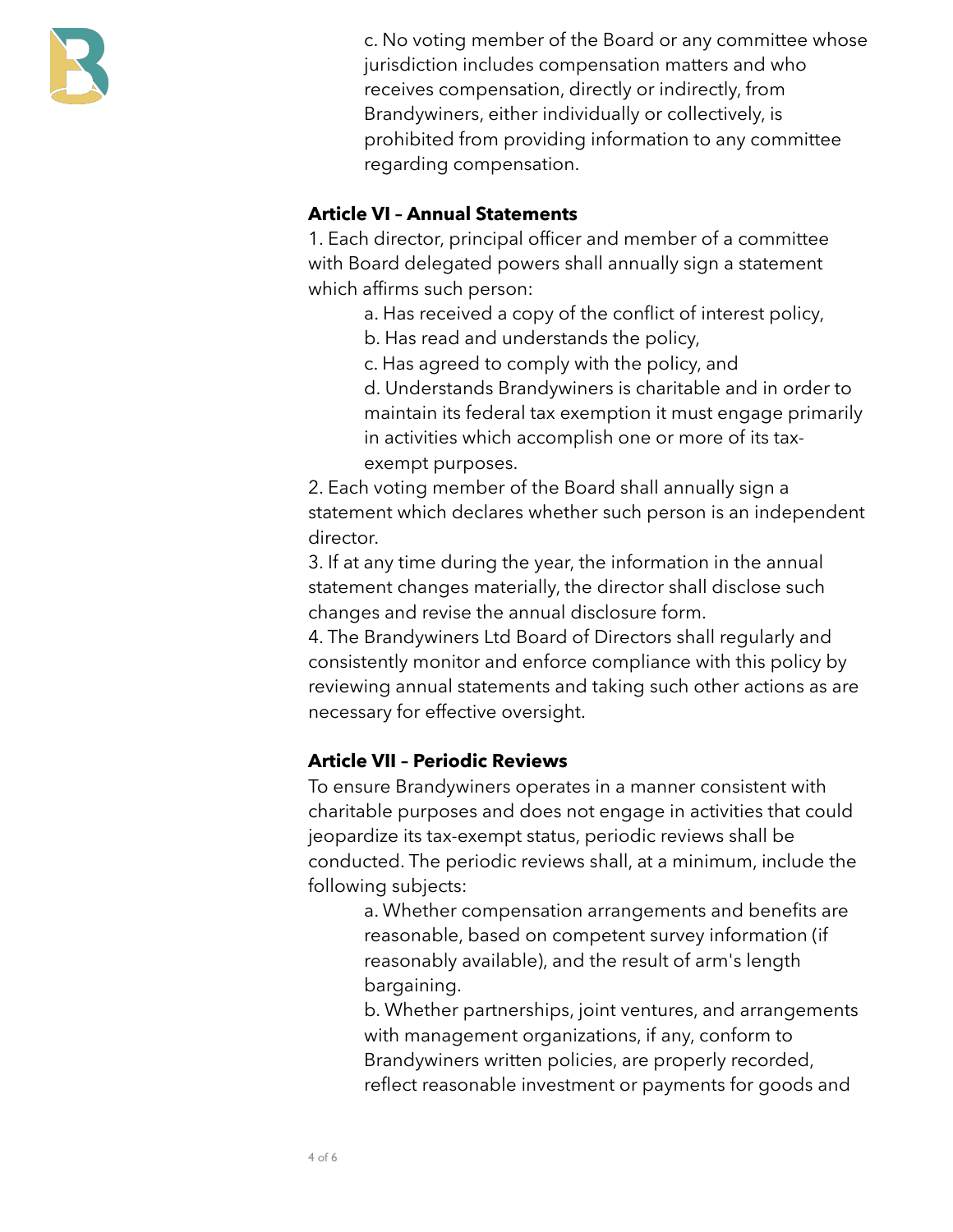services, further charitable purposes and do not result in inurement or impermissible private benefit or in an excess benefit transaction.

#### **Article VIII – Use of Outside Experts**

When conducting the periodic reviews as provided for in Article VII, The Brandywiners Ltd may, but need not, use outside advisors. If outside experts are used, their use shall not relieve the Board of Directors of its responsibility for ensuring periodic reviews are conducted.

| Are you a voting Director? Yes ___________<br>No _________                                                                                                                                                                                                                                                                                                                                                                                                                          |
|-------------------------------------------------------------------------------------------------------------------------------------------------------------------------------------------------------------------------------------------------------------------------------------------------------------------------------------------------------------------------------------------------------------------------------------------------------------------------------------|
|                                                                                                                                                                                                                                                                                                                                                                                                                                                                                     |
| 3. I affirm the following:<br>I have received a copy of the Brandywiners Conflict of Interest Policy. ________(initial) I have read and<br>understand the policy. ________(initial) I agree to comply with the policy. _______(initial) I understand<br>that Brandywiners is charitable and in order to maintain its federal tax exemption it must engage primarily<br>in activities which accomplish one or more of tax-exempt purposes. ________(initial)                         |
| 4. Disclosures (list companies):<br>a. Do you have a financial interest (current or potential), including a compensation arrangement, as defined<br>in the Conflict of Interest policy with Brandywiners? Yes ___________<br>i. If yes, please describe it:<br>ii. If yes, has the financial interest been disclosed, as provided in the Conflict of Interest policy?<br>b. In the past, have you had a financial interest, including a compensation arrangement, as defined in the |
| Conflict of Interest policy with Brandywiners?                                                                                                                                                                                                                                                                                                                                                                                                                                      |
| i. If yes, please describe it, including when (approximately):                                                                                                                                                                                                                                                                                                                                                                                                                      |
| ii. If yes, has the financial interest been disclosed, as provided in the Conflict of Interest policy?                                                                                                                                                                                                                                                                                                                                                                              |
| 5. Are you an independent director, as defined in the Conflict of Interest policy?                                                                                                                                                                                                                                                                                                                                                                                                  |
| a. If you are not independent, why?                                                                                                                                                                                                                                                                                                                                                                                                                                                 |
| Signature of Director:                                                                                                                                                                                                                                                                                                                                                                                                                                                              |
| Date:                                                                                                                                                                                                                                                                                                                                                                                                                                                                               |